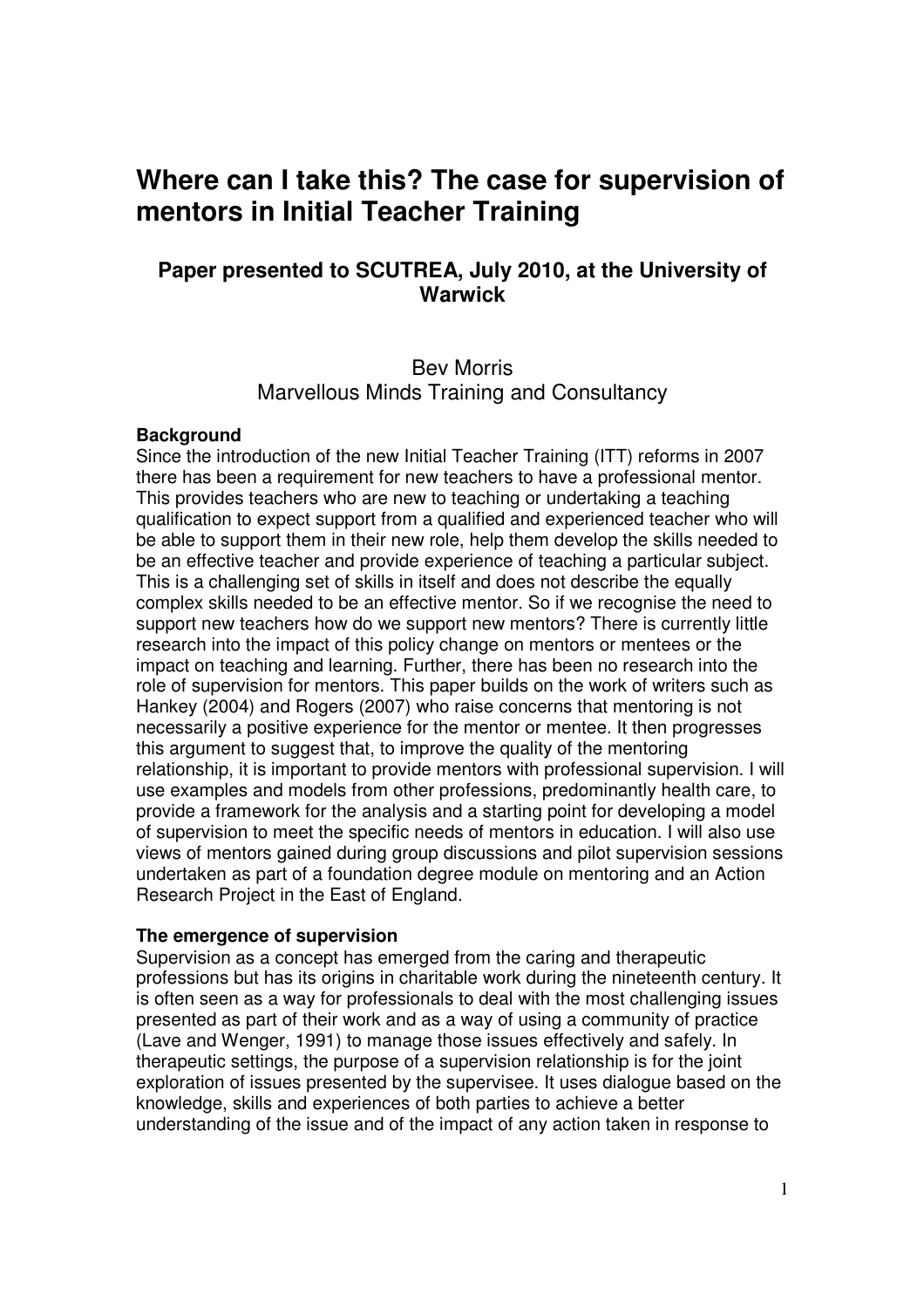that issue. Whilst supervision has been part of the professional development in health care for some time, it has yet to become part of the experience for mentors in ITT. It is this possibility that I aim to explore.

### **Definitions**

Before embarking on a discussion about the relative merits of supervision, it is necessary to define and discuss mentoring, particularly as much of the literature holds implicit assumptions about the value of mentoring. As Woodd (2001), Matthews (2003) and Dodgson (1986) note, definitions of mentoring are contested and vary according to context. It is difficult to find a definition of mentoring which would suit all settings but it is important for mentors and supervisors to have a 'framework of understanding' (Morris, 2009:243) in order to understand their roles. For the purposes of this article, I will use a definition developed as part of my research with mentors supporting trainee teachers in the voluntary sector. This is:

Mentoring is a dynamic learning relationship which encourages reflection, growth and problem solving for individuals and the organisations in which they work.

A mentor provides support, guidance and stimulation to reflect on and improve skills, knowledge and performance to meet individual and organisational goals.

(Morris, 2009:249)

The problem of definition becomes further complicated when introducing the concept of supervision as it can easily be seen as 'mentoring the mentors' which is not the purpose of supervision I would propose. Therefore, it is important to identify what makes supervision distinct from mentoring as well as showing what it can add to the wider mentoring process. As there are currently no definitions of supervision within the ITT setting, I will draw on definitions from other professions to inform a working definition.

Mentoring, and the supervision that supports it, have been part of the professional development of health care workers for considerably longer than for teachers. As such, there is more evidence available as to the uses and efficacy of supervision in these settings and I will use these to offer possible models for the supervision of mentors in an education setting. This will then lead to a proposed model of supervision which learns from these settings whilst acknowledging the tensions of mentoring for ITT and the specific pedagogical needs of working with teachers.

In a therapeutic setting, Holloway offers the following definition: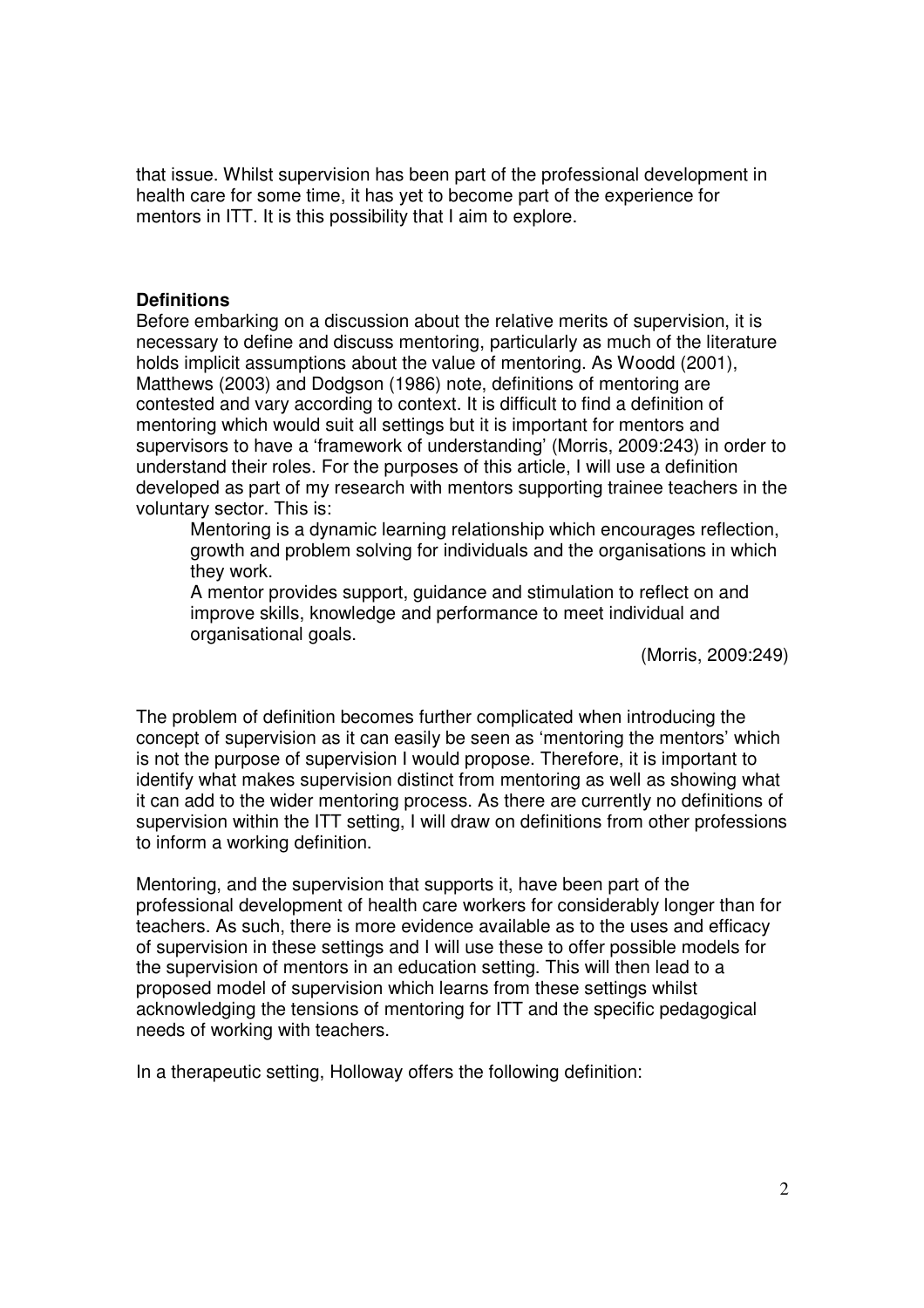Supervision is a formal relationship in which the supervisor's tasks include imparting knowledge, making judgements of the trainee's performance, and acting as a gatekeeper to the profession.

Holloway, 1997:250

Here the description is of a role which somehow safeguards the profession by using supervisors to make judgements as to the ability and performance of the trainee as well as providing knowledge about the profession. In this sense, the existing practices, ideas and beliefs will be perpetuated by the supervisor whilst providing a role model for the supervisee to follow.

Similarly: a model focused on the performance of the supervisee is described by Bernard and Goodyear as:

Clinical supervision is an intensive, interpersonally focused relationship in which...the supervisor is designated to facilitate the development of therapeutic competence in the supervisee.

#### Bernard and Goodyear, 1992:31

Here, the writers focus on the closeness of the supervision relationship and stress the importance of improving the competence of the supervisee. This seems to have an underpinning concern for the effectiveness of the supervisee to undertake their clinical role safely which would be particularly appropriate in a health care setting.

As part of clinical supervision in nursing, Atkins and Murphy (1994:50) suggest an approach called 'guided reflection'. This requires the following key elements:

- Self awareness
- Accurate recollection
- Identification of key issues
- Critical analysis
- The ability to synthesise new knowledge

Atkins and Murphy see reflection working as a cycle which would be similar to much of the reflective practice used in ITT as it places learning at the centre of the relationship. However, there are some difficulties with this model as it requires high level skills of the supervisee, particularly the ability to recall incidents accurately. It is often difficult to do this when an issue has been particularly challenging or emotive.

Whilst reflection is clearly important, there is likely to be less focus on safety (as a result of the nursing environment) in terms of working with mentors in education. Also, there will be an issue of competence in terms of whether the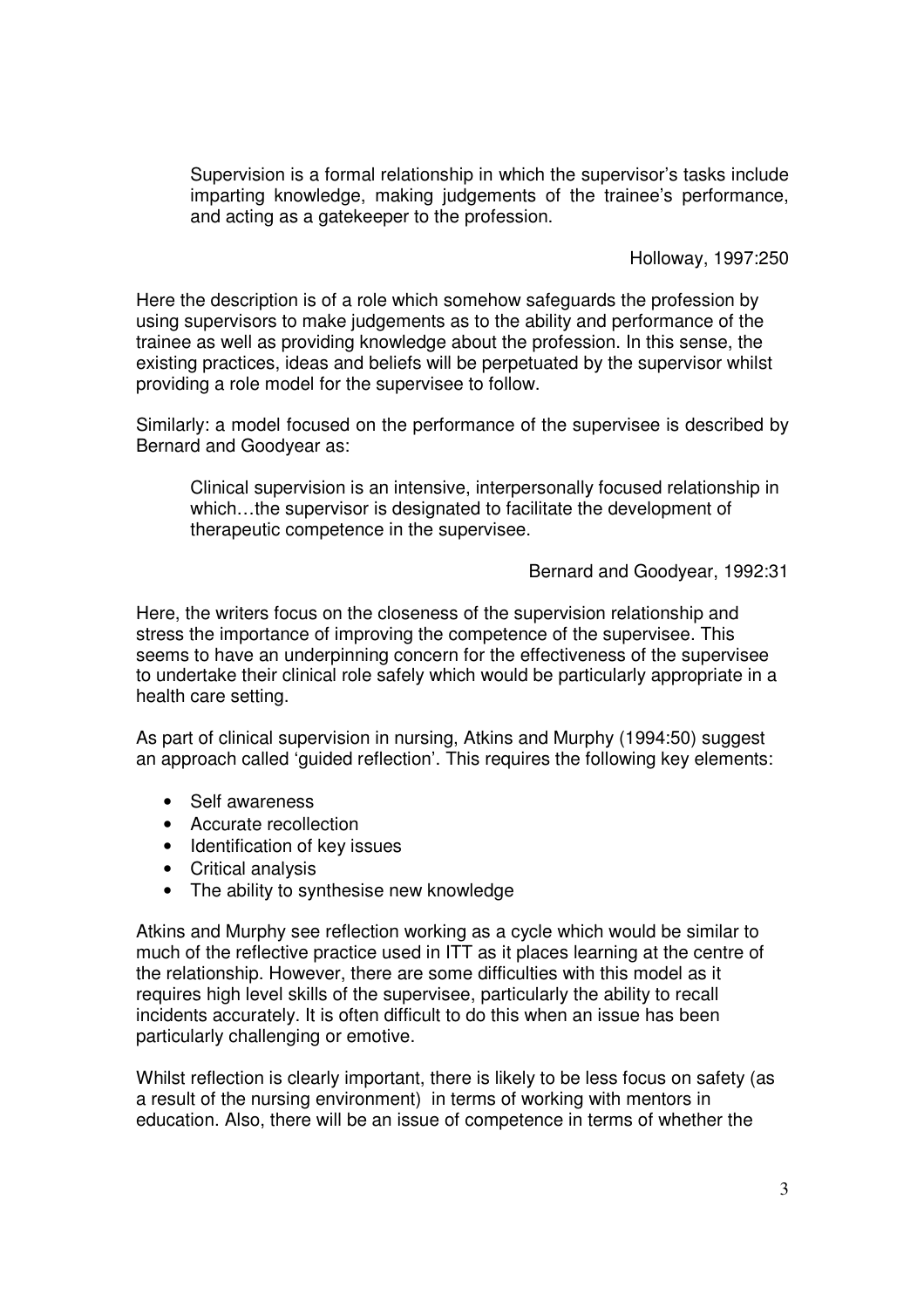mentor is skilled and able to undertake their role, but it will not have the same resonance as that for someone making life and death decisions. This is a critical distinction between supervision in health care and any model that is offered in education – the purpose and outcomes will be different as there are considerably more risks and legislative requirements involved in health care. Also, the interpersonal level at which health care professionals operate is often much more intense than that of an ITT. It is important to frame any models within this scale of intensity and risk. Whilst the concepts and approaches may be transferable, the nature of the issues brought to the supervision session will be very different. On this basis, the definitions and concepts emerging from health care settings which would be appropriate for use with mentors in ITT would be:

- Intensive as the relationship between the supervisor and mentor demands considerable commitment from both parties
- Interpersonal as the relationship deals with 'human' issues relating to behaviour and emotions (both of the mentor and their mentees)
- competence-focused as the mentor is required to be effective in supporting their mentees to achieve their ITT qualification
- self-awareness as the mentor is required to develop this skill in their mentees it is important fro the mentor to be able to demonstrate and use high levels of self-awareness themselves

The difference between supervision and mentoring, then, becomes the level at which the relationship operates and the issues which are discussed.

## **A need for research?**

As the formal introduction of mentoring for ITT is relatively new, there is no research which directly asks mentors for their views on the difficulties they face and the support they would find useful. Also, the literature on mentoring, across every field, presents a predominantly positive image of mentoring which means that the need for supervision is rarely acknowledged. Mentoring is seen as having benefits for the mentee (Cunningham, 2005; Matthews, 2003; Britnor-Guest, 2001) and organisation (Kram, 1985; Britnor-Guest, 2001; Matthews, 2003) in particular and some writers identify a positive impact for the mentor (Britnor-Guest, 2001; Kram, 1996; Noe, 1998). The critique of therapeutic interventions by Ecclestone and Hayes (2008) highlights a range of potential problems which can be created when support outweighs challenge. Yet this type of criticism is limited which means that there is no discourse which considers that mentors may need support to tackle difficult professional issues.

Whilst teaching a group of mentors in a FE college, I became aware that they had concerns about how their role was defined, how it was used and whether they had the skills to undertake their role effectively. As part of the training, I facilitated a group discussion around definitions of mentor and mentoring. This discussion quickly became focused on confusions and concerns, in particular –

- lack of time
- lack of clarity about the role of mentor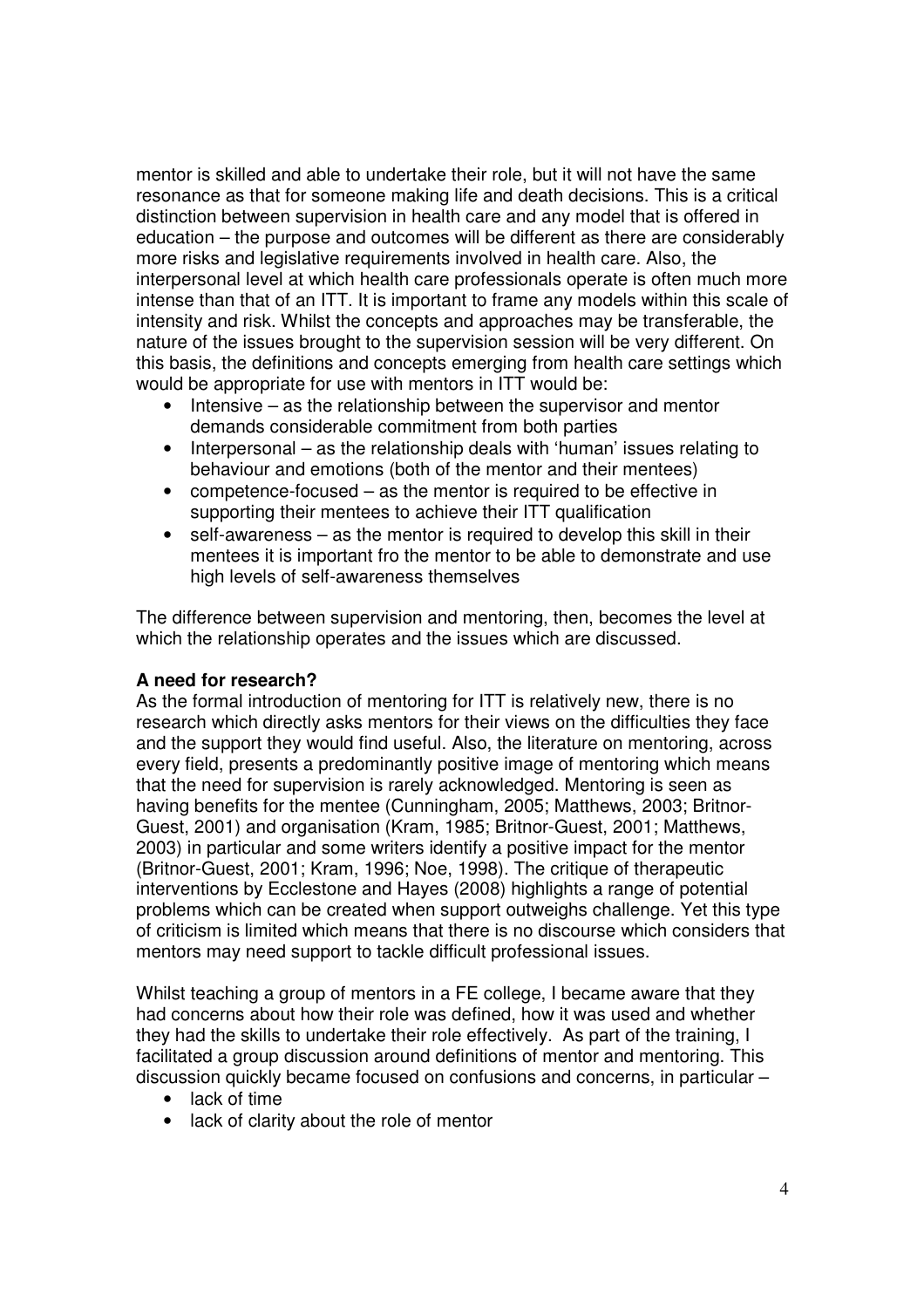- overlap with line management responsibilities
- lack of understanding of the requirements of teacher training qualifications
- how to give negative feedback
- how to support trainees through a period of restructuring
- how to deal with challenging or disengaged mentees
- conflict between the needs of the mentee, the mentor, the organisation and the teacher training requirements

These comments prompted me to follow up the discussion with a short questionnaire for the trainee mentors on the use of supervisors to support their role. Of the six trainees, all stated that they felt supervision would be useful, with one saying it was:

'…essential to ensure the mental safety of the mentor and develop their skills' (M2)

and another saying, supervision is:

'…not useful – crucial. To keep mentoring effective and safe mentors must have someone to go to with issues, release and reflect for themselves' (M1)

All the trainees identified advantages of supervision, stating that it would improve the quality of mentoring, ensure standardisation, provide guidance and provide a sounding board. They also identified disadvantages in terms of cost, constraints to their mentoring styles and possible negative impact of poor supervision.

The discussion and brief questionnaire highlighted a commitment to professional development for the mentors and their need for supervision. It also linked to the lack of current research that tracks the difficulties some mentees have experienced in mentoring relationships. There is very little research that asks for the mentors' views on negative experiences and no work that draws on the use of supervision to support mentors. From my initial questioning, it appears that there is work to be done to support trainee mentors in the same way as trainee teachers now receive mentor support.

## **Is supervision the right model of support?**

As the concept of mentoring comes from therapeutic settings, it is not necessarily readily transferable to a teaching environment. Also, there is a risk that it becomes another layer of mentoring with mentors mentoring each other. Whilst this may be a way of providing support, it could almost become a never-ending spiral of support if there is no clear differentiation between the roles and approaches. Therefore, a model which offers a distinct role for a supervisor which recognises the specific nature of and difficulties associated with mentoring trainee teachers is more likely to be adopted and used effectively in a sector already struggling to meet statutory requirements (Seddon, 2003).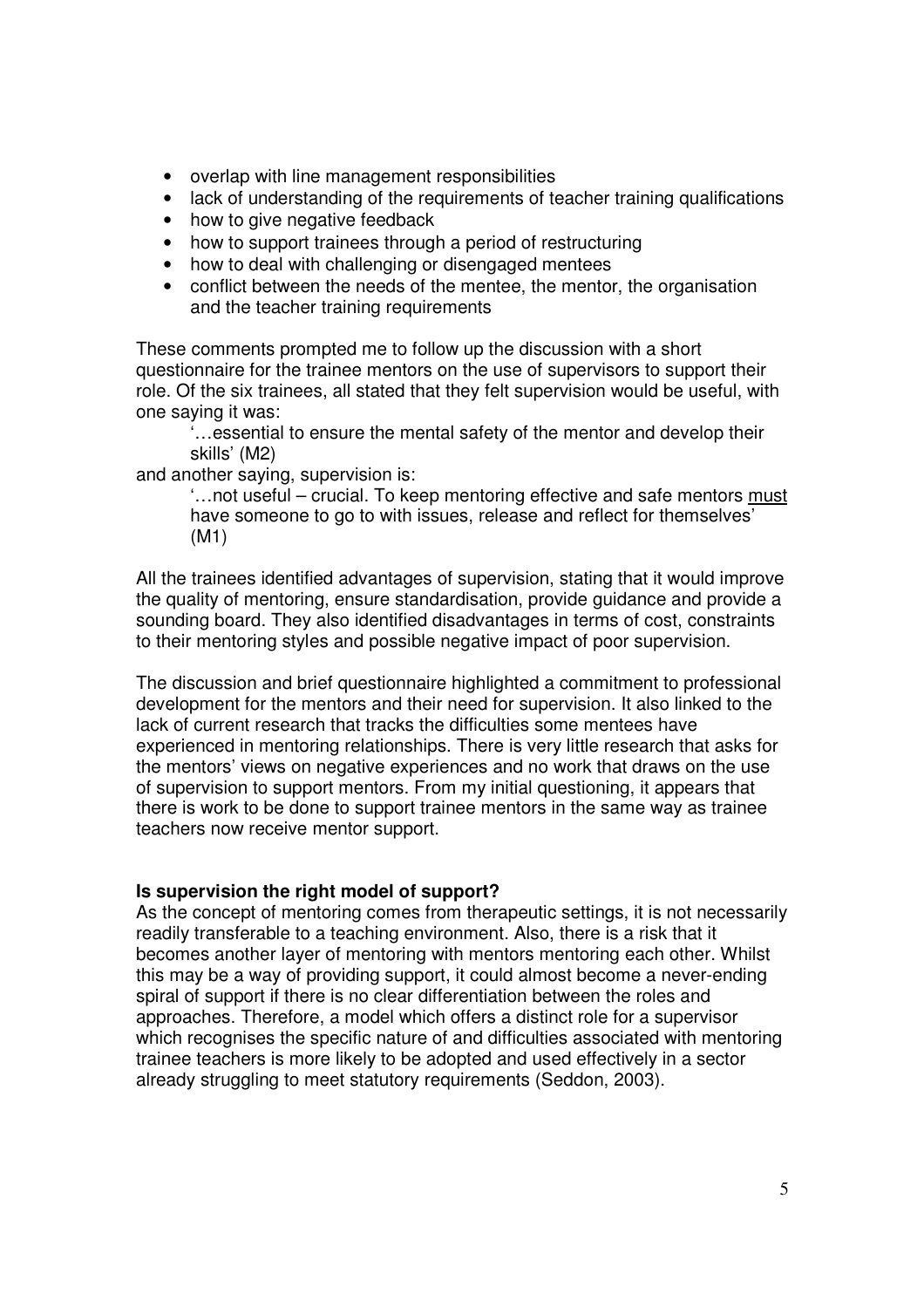Using the concerns raised by trainee mentors, the limited literature critiquing mentoring and my own experience in counselling and mentoring settings, I would propose a definition of supervision as

Supervision of mentors in Initial Teacher Training is a problem-focused relationship. It offers a mature and safe environment for mentors to discuss all professional concerns, particularly those that are difficult or emotive. Supervisors will ensure that the mentor feels heard, develop an atmosphere of trust and respect, provide support and offer challenge to ensure the development of professional competence.

I would use this definition to propose a model of supervision as follows:

| <b>Supervision functions</b> | Care         |
|------------------------------|--------------|
|                              | Control      |
|                              | Collegiality |

Supervision structure One-to-one, face-to-face meetings on a monthly basis in the first instance. Boundaries would need to be established at the first session in terms of confidentiality, time limits, expectations and contact arrangements outside the meetings (for emergencies). With time, these meetings may become more or less frequent and may include telephone or on-line support.

> As the skills of the mentor develop, the structure could become group supervision as the skills, knowledge and expertise of other professional mentors would be a useful progression route for mentors as it would require different ways of working.

In the one-to-one sessions, the role of the supervisor would be to:

• Care – this encompasses duty of care for the mentor and their mentees to ensure that all parties are safe and feel that their needs and concerns are addressed. An important skill for the supervisor is to make sure that the mentor feels that their worries have been heard and that there is something that they can do to improve the situation. This does not mean that the supervisor will take any action, rather that s/he should work with the mentor to challenge assumptions, explore concerns and encourage the mentor to identify their own solutions. For instance, the mentor may be concerned that a mentee has a reputation for drinking at lunchtimes and becoming aggressive with colleagues. The mentor may be presenting this as a difficult situation to deal with in terms of professional standards and the safety of others but it is important for the supervisor to remind the mentor of the need to ensure their own safety as well as that of others.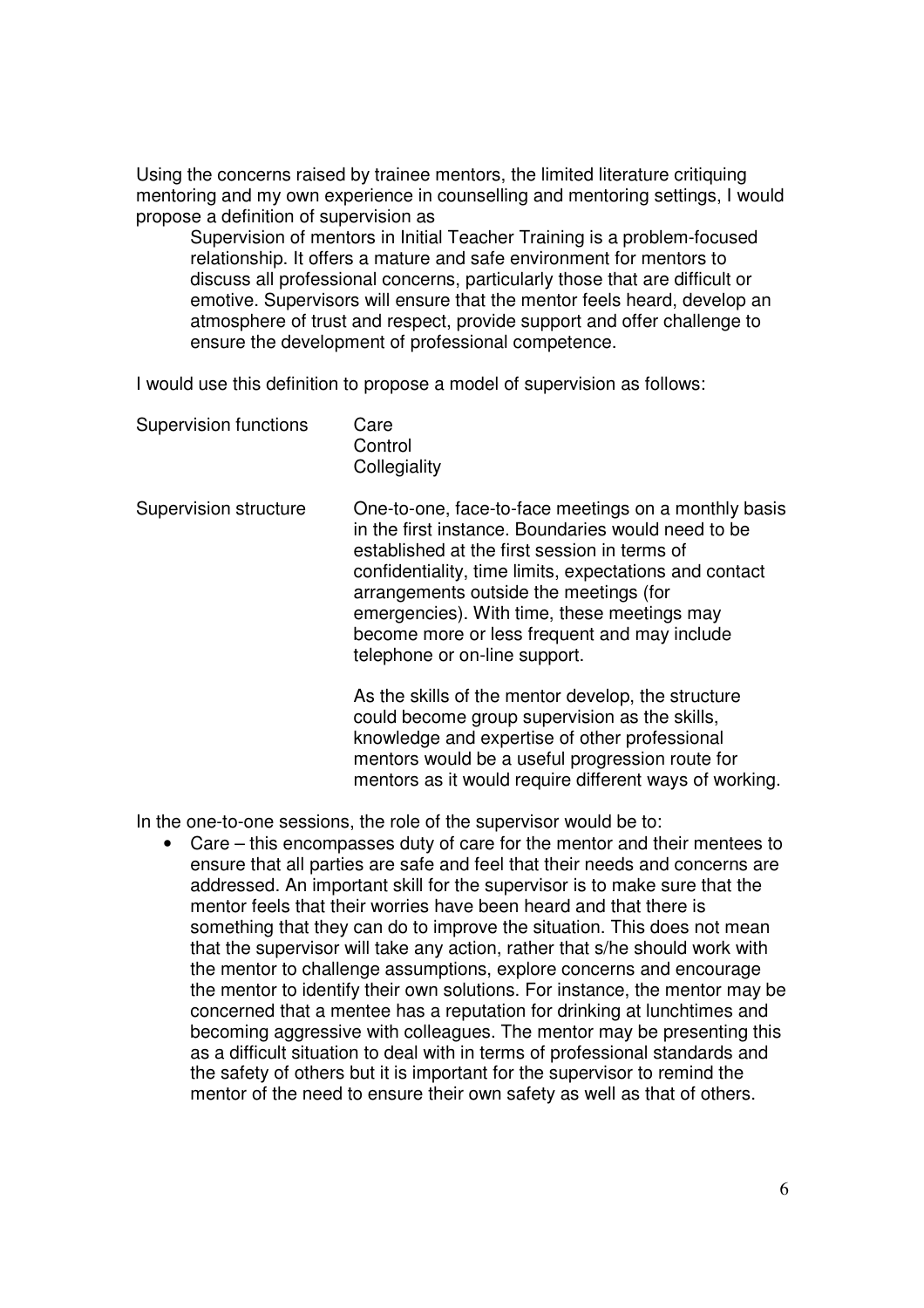- Control this means that the relationship is formal and confidential (within the boundaries of safety), provides a framework for the development of the mentor and a mechanism for checking that practice is effective for the mentee as well as the employing organisation. It also shows that the relationship is not just another layer of mentoring as it is a mature professional relationship that assumes both parties already have welldeveloped reflective skills. The purpose of the relationship is different as there is likely to be much more challenge involved as well as discussion of sensitive issues. As such, the supervisor has a clear responsibility to control the relationship so that the mentor can examine potentially damaging issues safely. For instance, the mentor may be concerned that a mentee has indicated that they would like a sexual relationship with the mentor and it will be the supervisor's role to open up the possibility that the mentor is using verbal or non-verbal communication in such a way that messages could be mixed.
- Collegiality this ensures that there is a shared professional understanding of the issues as well as a feeling that the supervisor has the skills and knowledge needed to support (and challenge) the mentor to tackle difficult professional issues. As such, it encompasses both the soft and tough collegiality described by Humes (2007) as it provides a 'climate of niceness' to encourage the mentor to talk but the supervisor is also prepared to ask hard questions to maintain the quality of the service provided. This means that the mentor can bring difficult and uncomfortable issues to the supervision sessions as s/he knows that this will be a safe environment in which to raise doubts, be supported to reflect on actions and identify ways of improving. It is important that the supervisor is not a line manager and that they have the skills, experience and qualifications necessary to have credibility with the mentor. For instance, if a mentor is concerned that they are out of their depth with a particular mentee, the supervisor could offer a shared experience of when they have felt the same and what they did to move forward.

This model offers compassionate challenges to mentors to enable them to face difficult issues, question their own skills and use reflection to remain a safe and effective mentor. It is a more mature and challenging relationship than that between a mentor and mentee as it is likely to deal with more complex and uncomfortable issues, demands high levels of self-awareness and a commitment to professional growth.

#### **Conclusion**

Supervision for mentors of teacher-trainees is an area which has received little attention in terms of practice or research. This is likely to be a combination of several factors; the newness of mentoring for ITT, the lack of literature and discourses highlighting potential problems with mentoring, lack of clarity of what the role of supervisor can offer and the lack of funding to support mentors. However, I would suggest that the level of responsibility placed on mentors within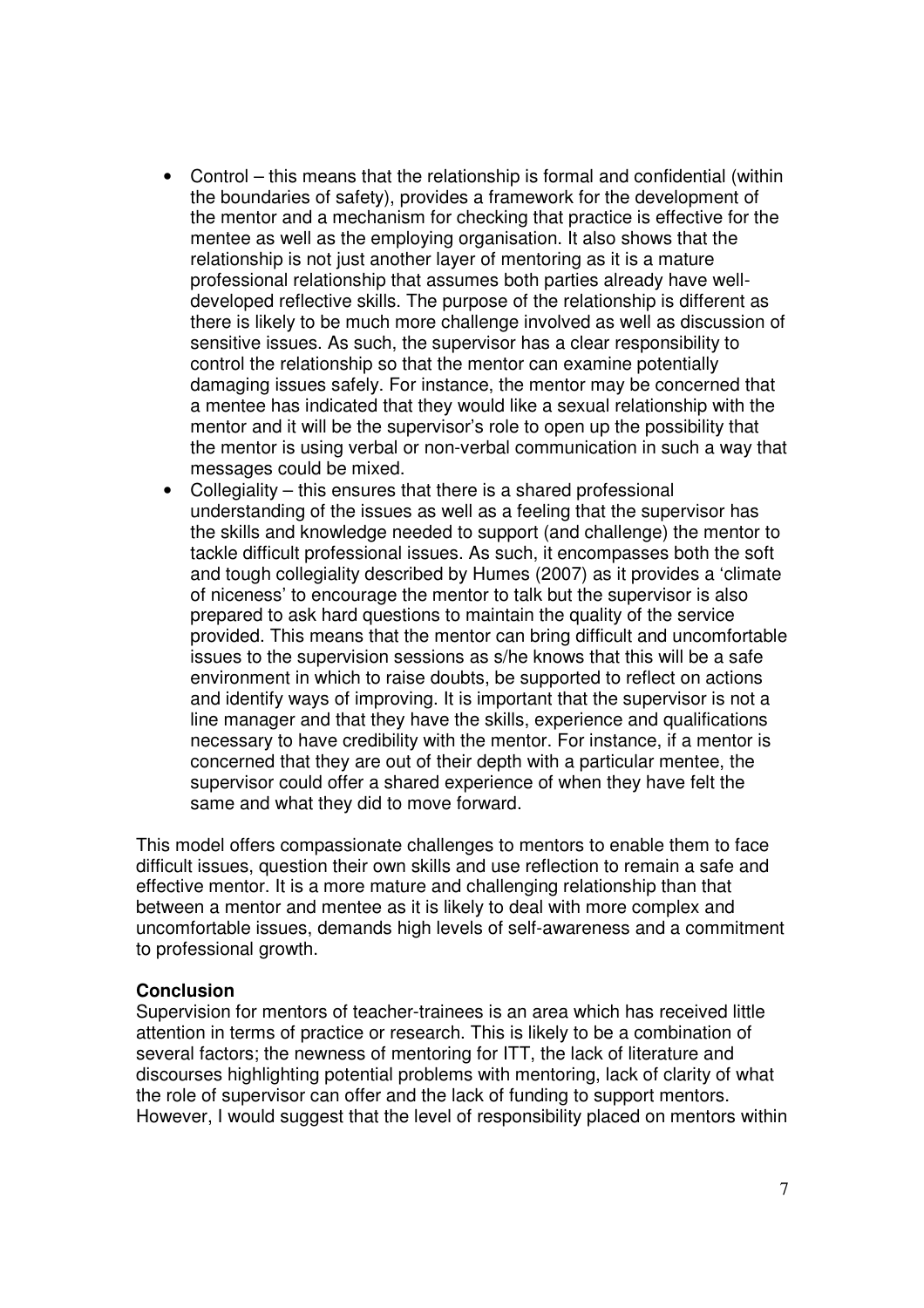colleges and training providers is very high and that the support needed to be a safe and effective mentor is not available in many settings. Further research is needed to map out the situation, pilot some models of supervision and evaluate the impact of supervision support for mentors (and the subsequent effect on mentees). Also, further work is needed to explore the applicability of supervision models used in other settings and whether supervision can be seen as a distinctive activity in an education setting.

#### **References**

Atkins S and Murphy K (1994) 'Reflective Practice' in Nursing Standard 8(39)49- 56.

Bernard JM and Goodyear RK (1992) Fundamentals of clinical supervision. Boston, MA: Allyn & Bacon

Britnor-Guest A (2001) 'Organisational Mentoring' in Professional Women International. Spring 2001

Cunningham B (2005) Mentoring Teachers in Post-Compulsory Education: A Guide to Effective Practice. London: David Fulton Publishers

Dodgson J (1986) 'Do Women in Education Need Mentors' in Education Canada. Vol. 29 (Spring)

Ecclestone K and Hayes D (2008) The Dangerous Rise of Therapeutic Education. London: Routledge

Hankey J (2004) 'The Good, the Bad and Other Considerations; reflections on mentoring trainee teachers in post-compulsory education' in *Research in Post-*Compulsory Education. Vol. 9, No. 3, pp389-400

Holloway EL (1997) 'Systematic Analysis of Supervision' in Handbook on Psychotherapy Supervision (pp. 249-276) C. Edward Watkins, Jr. New York: **Wiley** 

Humes W (2007) 'The meaning of collegiality' in TESS 9<sup>th</sup> March 2007

Kram KE (1985) Mentoring at work: Developmental relationships in organisational life. Glenview IL; Scott, Foreman

Kram KE (1996) 'A relational approach to career development' in The career is dead – long live the career by DT Hall (Ed), pp132-157. San Franciso, CA: Jossey-Bass

Lave J and Wenger E (1991) Situated Learning: Legitimate Peripheral Participation. Cambridge: Cambridge University Press